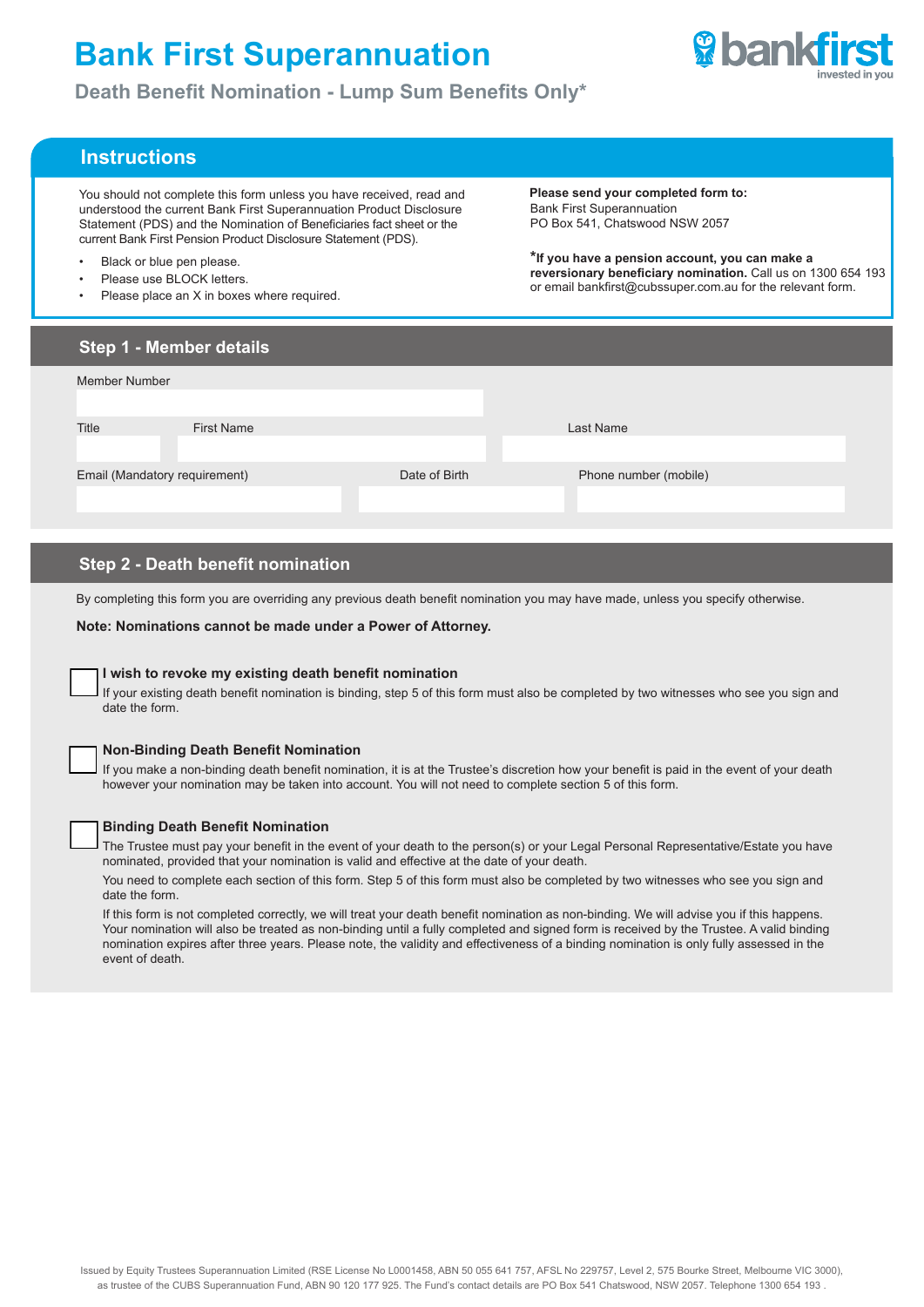**You can only nominate your Legal Personal Representative/Estate or a person(s) who is a 'dependant' to receive your death benefit.**

|                                      | Proportion of total benefit |  |
|--------------------------------------|-----------------------------|--|
| Legal Personal Representative/Estate | %                           |  |
|                                      |                             |  |

OR

You can nominate more than one beneficiary; however the total nominations must equal 100%.

A dependant includes:

- Your spouse (including a de-facto spouse);
- Your children (including an adopted child, a step-child or an ex-nuptial child, child of your spouse);
- Anyone who is financially dependent on you at the time of your death; or
- Anyone with whom you have an interdependency relationship with at the time of your death.

For a more detailed explanation refer to the Nomination of Beneficiaries fact sheet. The assessment of whether a person is a dependant is made after your death is notified to the trustee.

#### **1. Full name of Beneficiary**

| Title                       | <b>Given Names</b> |        |              |                            | Surname |                             |              |      |  |
|-----------------------------|--------------------|--------|--------------|----------------------------|---------|-----------------------------|--------------|------|--|
|                             |                    |        |              |                            |         |                             |              |      |  |
| Address line 1              |                    |        |              |                            |         |                             |              |      |  |
|                             |                    |        |              |                            |         |                             |              |      |  |
| Address line 2              |                    |        |              |                            |         |                             |              |      |  |
|                             |                    |        |              |                            |         |                             |              |      |  |
| Suburb                      |                    |        |              | Country (if not Australia) |         | <b>State</b>                | Postcode     |      |  |
|                             |                    |        |              |                            |         |                             |              |      |  |
| Date of birth               |                    | Gender | Relationship |                            |         | Proportion of total benefit |              |      |  |
|                             |                    |        |              |                            |         |                             |              | $\%$ |  |
|                             |                    |        |              |                            |         |                             |              |      |  |
| 2. Full name of Beneficiary |                    |        |              |                            |         |                             |              |      |  |
| Title                       | <b>Given Names</b> |        |              |                            | Surname |                             |              |      |  |
|                             |                    |        |              |                            |         |                             |              |      |  |
| Address line 1              |                    |        |              |                            |         |                             |              |      |  |
|                             |                    |        |              |                            |         |                             |              |      |  |
| Address line 2              |                    |        |              |                            |         |                             |              |      |  |
|                             |                    |        |              |                            |         |                             |              |      |  |
| Suburb                      |                    |        |              | Country (if not Australia) |         | Postcode                    | <b>State</b> |      |  |
|                             |                    |        |              |                            |         |                             |              |      |  |
| Date of birth               |                    | Gender | Relationship |                            |         | Proportion of total benefit |              |      |  |
|                             |                    |        |              |                            |         |                             | $\%$         |      |  |
|                             |                    |        |              |                            |         |                             |              |      |  |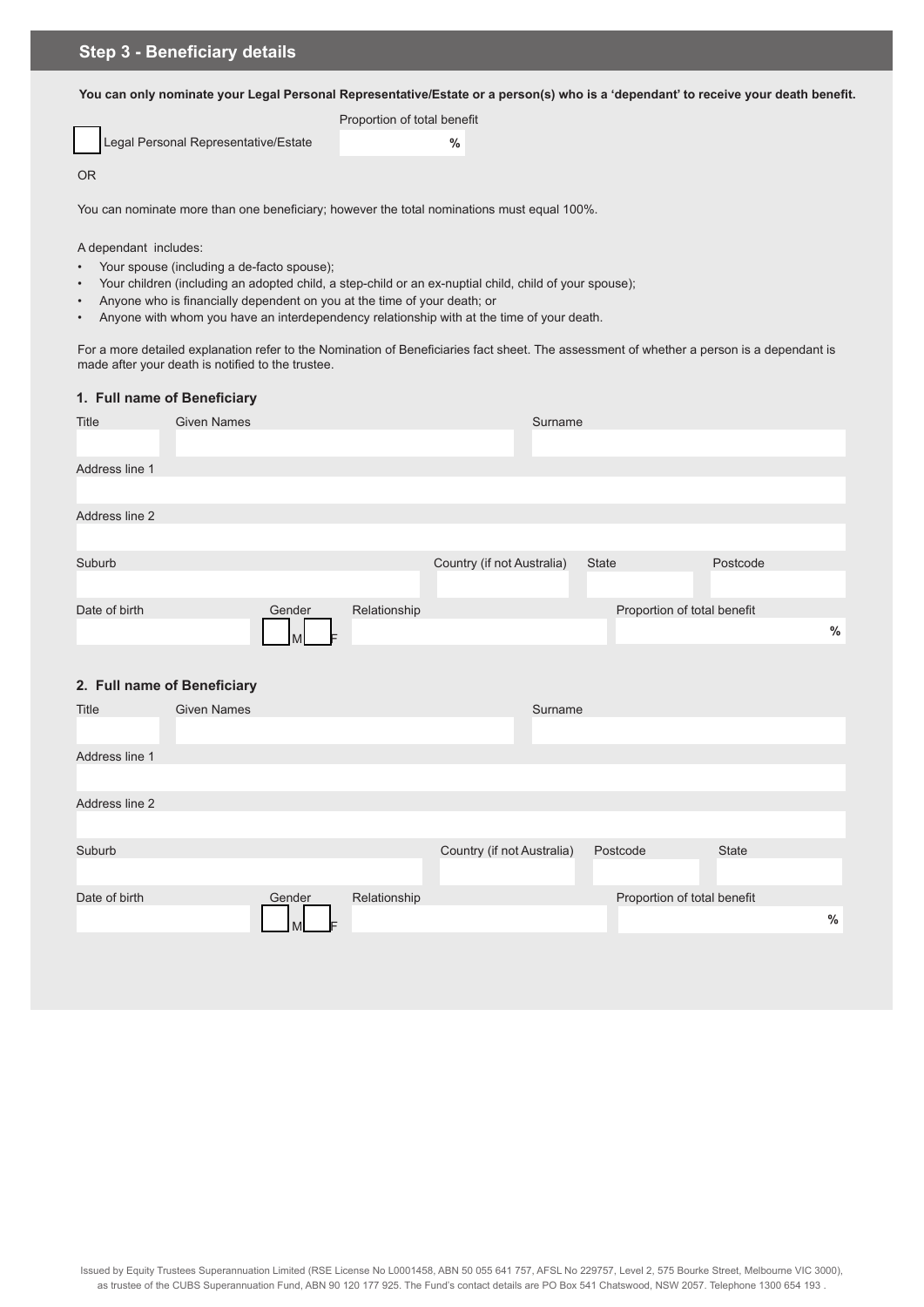## **Step 3 - Beneficiary details (Cont)**

## **3. Full name of Beneficiary** Title Given Names Given Surname Surname Surname Address line 1 Address line 2 Suburb Country State Postcode Postcode Date of birth Gender Relationship Proportion of total benefit **F** where the contract of the contract of the contract of the contract of the contract of the contract of the contract of the contract of the contract of the contract of the contract of the contract of the contract of the cont **4. Full name of Beneficiary** Title Given Names Surname Surname Surname Address line 1 Address line 2 Suburb Country (if not Australia) State Postcode Date of birth Gender Gender Relationship Proportion of total benefit **L** M<br>F where the contract of the contract of the contract of the contract of the contract of the contract of the contract of the contract of the contract of the contract of the contract of the contract of the contract of the cont  **Total Note: Total nominations must equal 100%** %

## **Step 4 - Authority**

I have received, read and understood the current Bank First Superannuation PDS and the Beneficiary Nomination fact sheet or current Bank First Pension PDS as applicable. I request the Trustee accept this death benefit nomination for all accounts I hold within the CUBS Superannuation Fund, except for any pension account for which I have made a reversionary beneficiary nomination.

I understand that this instruction replaces any previous death benefit nomination forms I have provided unless I specify otherwise.

I declare that I have fully read this form and the information completed is true and correct.

| Signature |  |
|-----------|--|
|           |  |